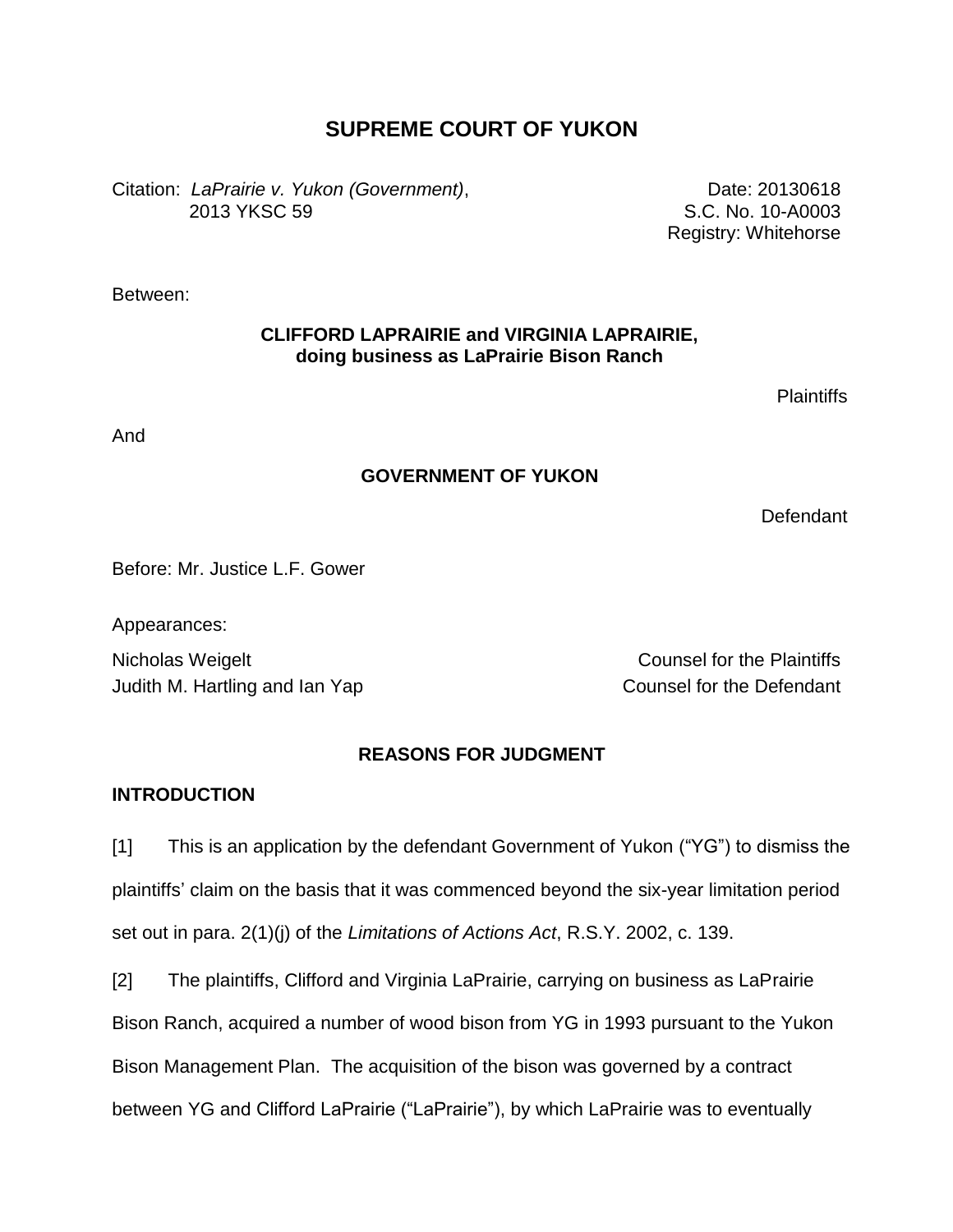acquire ownership of the bison upon the completion of certain conditions (Contract #1). The five-year term of Contract #1 was allowed to expire with conditions by both parties remaining unfulfilled. YG and LaPrairie entered into a second contract in 2001, which confirmed that the bison in LaPrairie"s possession belonged to him and that his ownership of the bison would continue, subject to certain additional conditions regarding YG"s access to the bison for research, wildlife viewing and hunter education purposes (Contract #2).

[3] By way of the two contracts and other communications between the parties over the ensuing years, YG repeatedly assured LaPrairie that he had full ownership of the bison. However, for reasons which I will soon detail, certain events transpired which caused LaPrairie to suspect that he may not have absolute and unencumbered ownership of the bison, or what I will refer to in these reasons as *unrestricted* ownership. These events led LaPrairie to seek further assurances from YG about the nature of his ownership. In a letter dated February 17, 2010, the Deputy Minister of Environment Yukon wrote that the authorization granted to LaPrairie pursuant to the earlier two contracts for the "care, keeping and commercial utilization" of the bison was within the context of a legislative regime, which included the Yukon *Wildlife Act* of 1986 (R.S.Y. 1986, c. 178), which was in force at the time of Contract #1, and the subsequent Yukon *Wildlife Act* of 2002 (R.S.Y. 2002, c. 229), both of which contained a provision that stated: "Subject to this Act, all property, rights title and interest in and to wildlife are vested in the Crown." LaPrairie apparently interpreted this letter as evidence that YG was retracting its earlier assurances as to his ownership of the bison. Consequently, he commenced the within action on April 9, 2010 claiming, among other things, that these assurances by YG constituted negligent misstatements or, alternatively, negligent misrepresentations.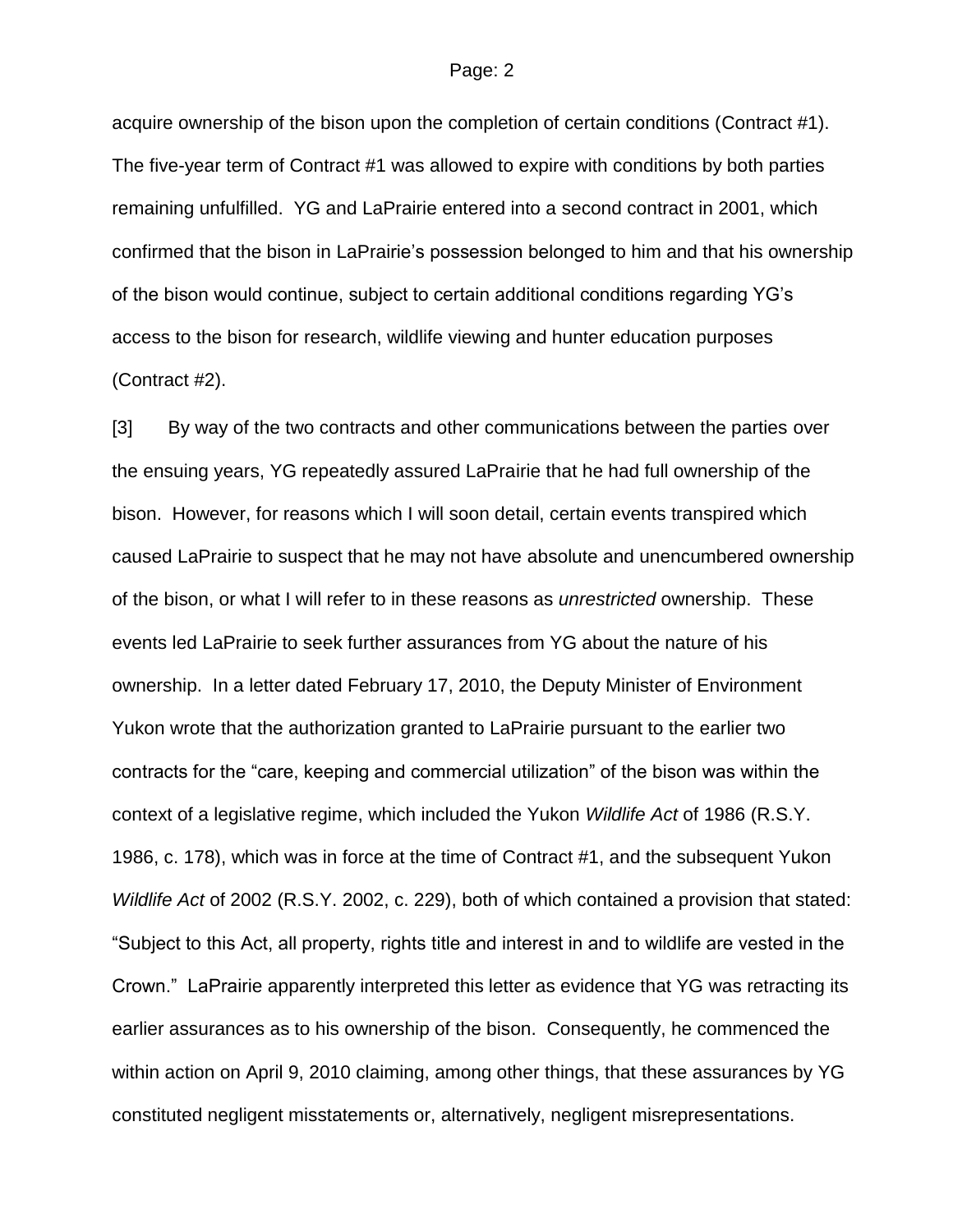### **ISSUE**

[4] The issue in this application is whether LaPrairie knew, or ought to have known by the exercise of reasonable diligence, that his cause of action arose more than six years prior to the filing of claim on April 9, 2010, or, in other words, whether he knew or ought to have known of the alleged basis for this action prior to April 9, 2004.

## **FACTS**

[5] There are no substantial disputes about the facts.

[6] In 1986, wood bison were introduced into the Yukon pursuant to the Yukon Bison Management Plan, the object of which was to assist in the conservation and regeneration of the species. The program was ultimately quite successful and, in the summer of 1992, a total of 170 bison were set free. Some of these bison began to cause problems with traffic along the Alaska Highway between Whitehorse and Haines Junction. As a result, 36 bison had to be recaptured. In relation to those recaptured bison, in late 1992, YG put out a public notice indicating that it was looking to start a captive bison program ("the Program") and was seeking participants.

[7] LaPrairie was apparently the only party with the interest and ability to take on such an undertaking. He already owned a ranch of approximately 1000 acres along that stretch of the Alaska Highway and had the financial wherewithal to commit to establishing the infrastructure to care for and feed the bison on an ongoing basis. Clifford LaPrairie deposed in his affidavit:

> "I was interested in the Program as I wanted to create something unique during my retirement, that being a bison ranch that I could, 20 years down the road, be sold to an investor." (as written)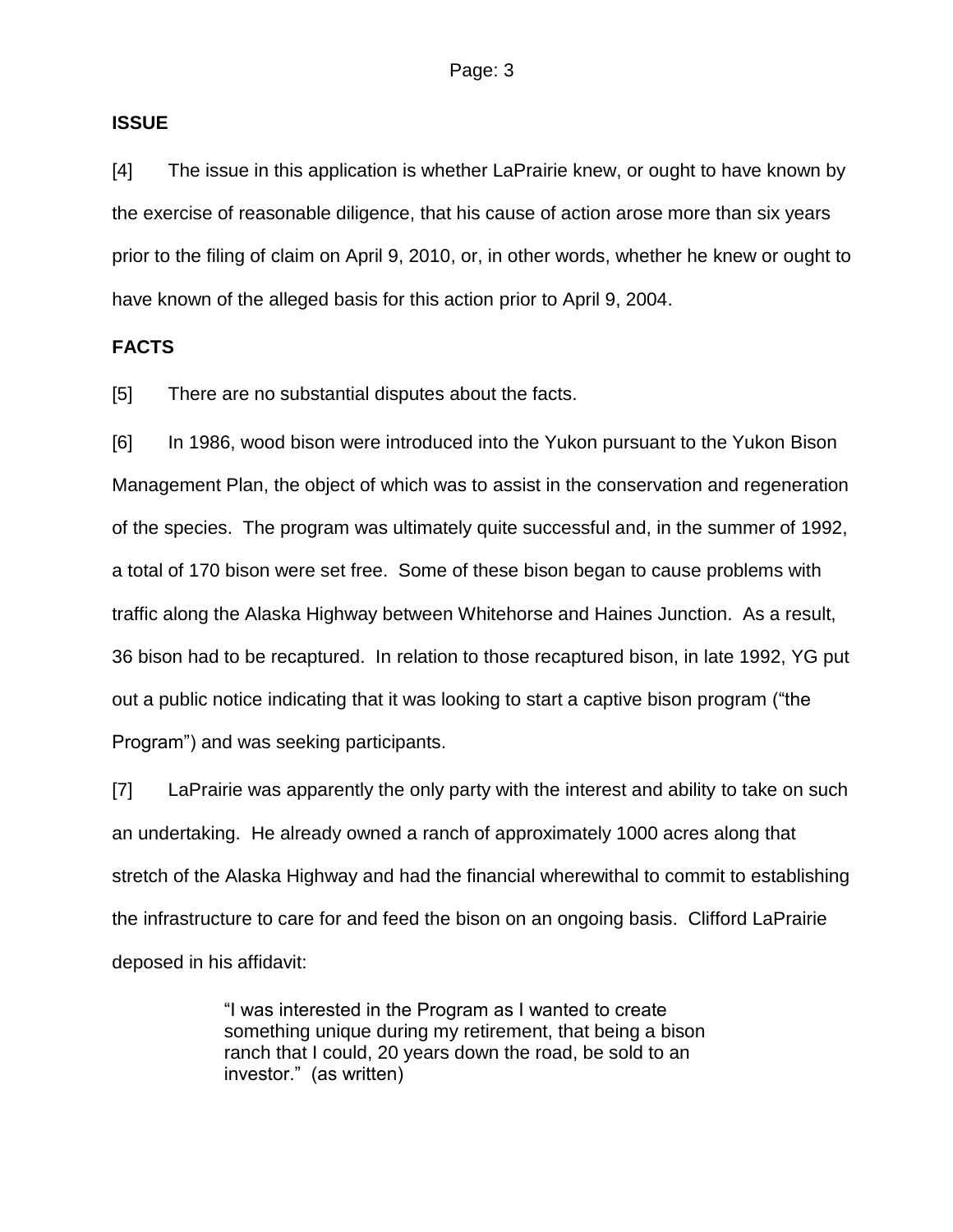[8] Thus, the parties entered into Contract #1. Pursuant to that contract, YG was to provide LaPrairie with 35 wood bison "with a natural age structure and sex ratio" by April 1, 1993. Over the five-year term of the contract, LaPrairie was to gradually acquire "ownership" of the captive herd by returning to YG yearling bison of the same number and sex ratio as those provided by YG. The contract also made LaPrairie solely responsible for the costs of fencing his ranch to contain the bison, as well as the costs of all other related infrastructure, feeding, labour and materials. Finally, the contract required LaPrairie to comply with all "territorial laws, regulations and policies which apply to game farming in the Yukon." The implementation of Contract #1 was initially overseen by a Captive Bison Herd Management Committee ("Bison Management Committee"), comprised of two YG officials and Clifford and Virginia LaPrairie.

[9] Contrary to its obligation to provide bison with a natural age structure and sex ratio, the bison YG provided to LaPrairie included a disproportionately high number of old male animals and a correspondingly lower number of breeding females. This created a problem for LaPrairie in that it would delay the ongoing return of yearling bison to YG. The problem was discussed by the Bison Management Committee. As it turned out, YG became less and less interested in having bison returned pursuant to the contract, as the numbers of bison in the wild were continuing to prosper. In the result, YG did not seek the return of any bison, and the five-year term of the contract was allowed to expire without any consequence.

[10] On April 1, 1995, the *Game Farm Regulations* under the 1986 *Wildlife Act* came into force (O.I.C. 1995/015). Section 27 of the 1995 *Regulations* stated:

> 27(1) Subject to subsection (2), an operator may sell a live game animal only to another operator who has a valid game farm licence.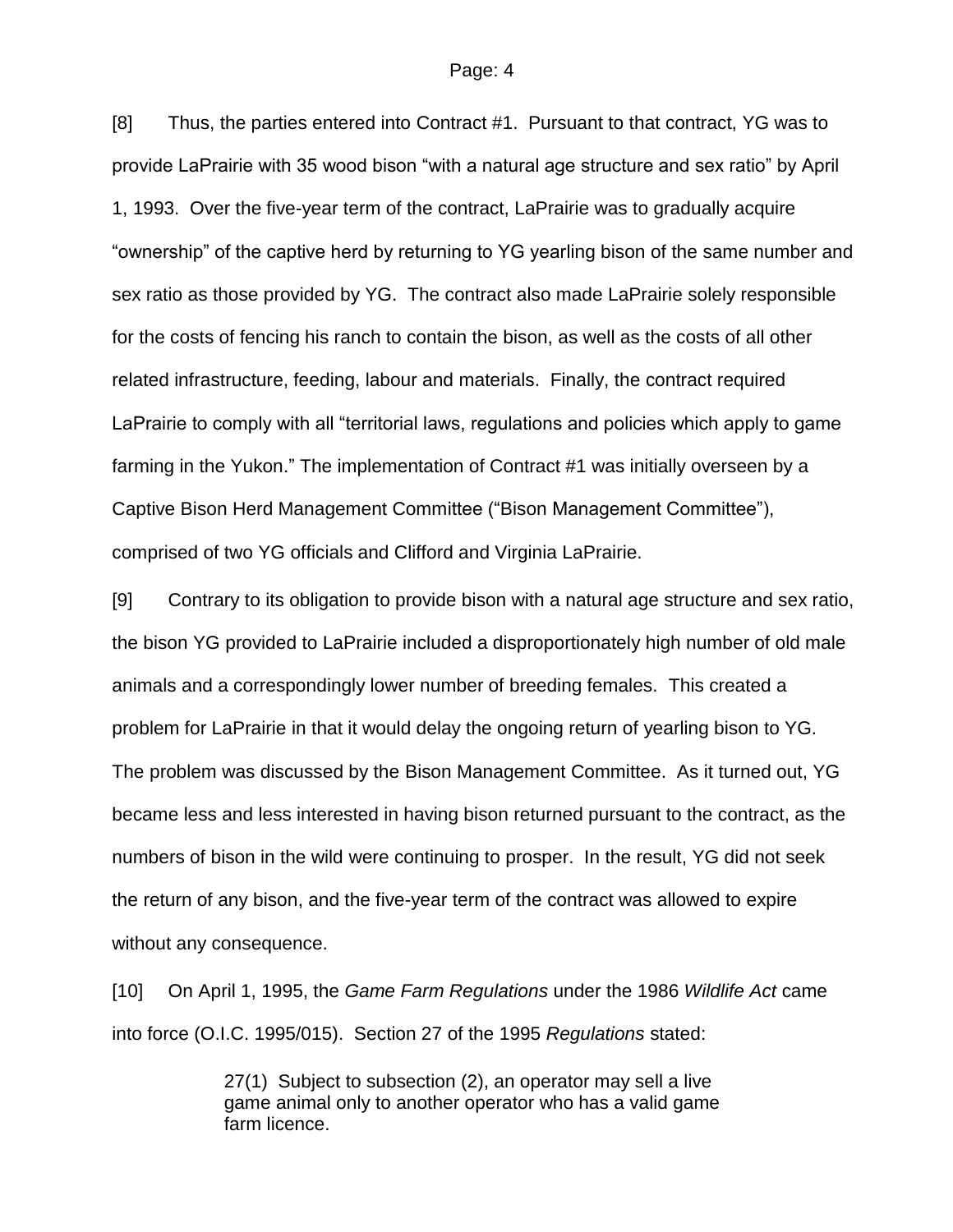(2) An operator may export a live game farm animal under section 10 of these regulations.

[11] The 1995 *Regulations* defined "game animal" as a (a) musk-ox, (b) rocky mountain elk, or (c) wood bison. "Wood bison" was defined as "*Bison bison athabascae'*. [12] In 2000, the new Minister of Renewable Resources, Dale Eftoda, began communicating with LaPrairie about the necessity of putting closure to Contract #1 and entering a new contract which would release LaPrairie from any further obligation to provide YG with animals from the captive herd. Clifford LaPrairie deposed in his affidavit as follows:

> "I subsequently met with Minister Eftoda at my ranch on September 8, 2000. I was concerned about the status of my ownership of the Captive Herd as the 1st Agreement had not, strictly speaking, been perfectly performed. Mr. Eftoda stated a new agreement was forthcoming and the terms would acknowledge my ownership of the bison."

[13] On August 1, 2001, Minister Eftoda wrote to LaPrairie enclosing a draft of Contract #2 and stating: "This new agreement acknowledges your ownership of the captive herd and releases you from any further obligation to provide Yukon with animals from the captive herd."

[14] Contract #2 was signed on October 25, 2001. The five-year contract confirmed that the bison in LaPrairie"s possession belonged to him, but set out that YG would have access to the bison for specified purposes of research, wildlife viewing and hunter education. The contract once again explicitly stated that LaPrairie was not excused from any territorial law or policy that pertained to the keeping of wood bison in captivity.

[15] On April 1, 2002, amendments to the *Game Farm Regulations* came into force

(O.I.C. 2002/81). Section 27 was changed to read: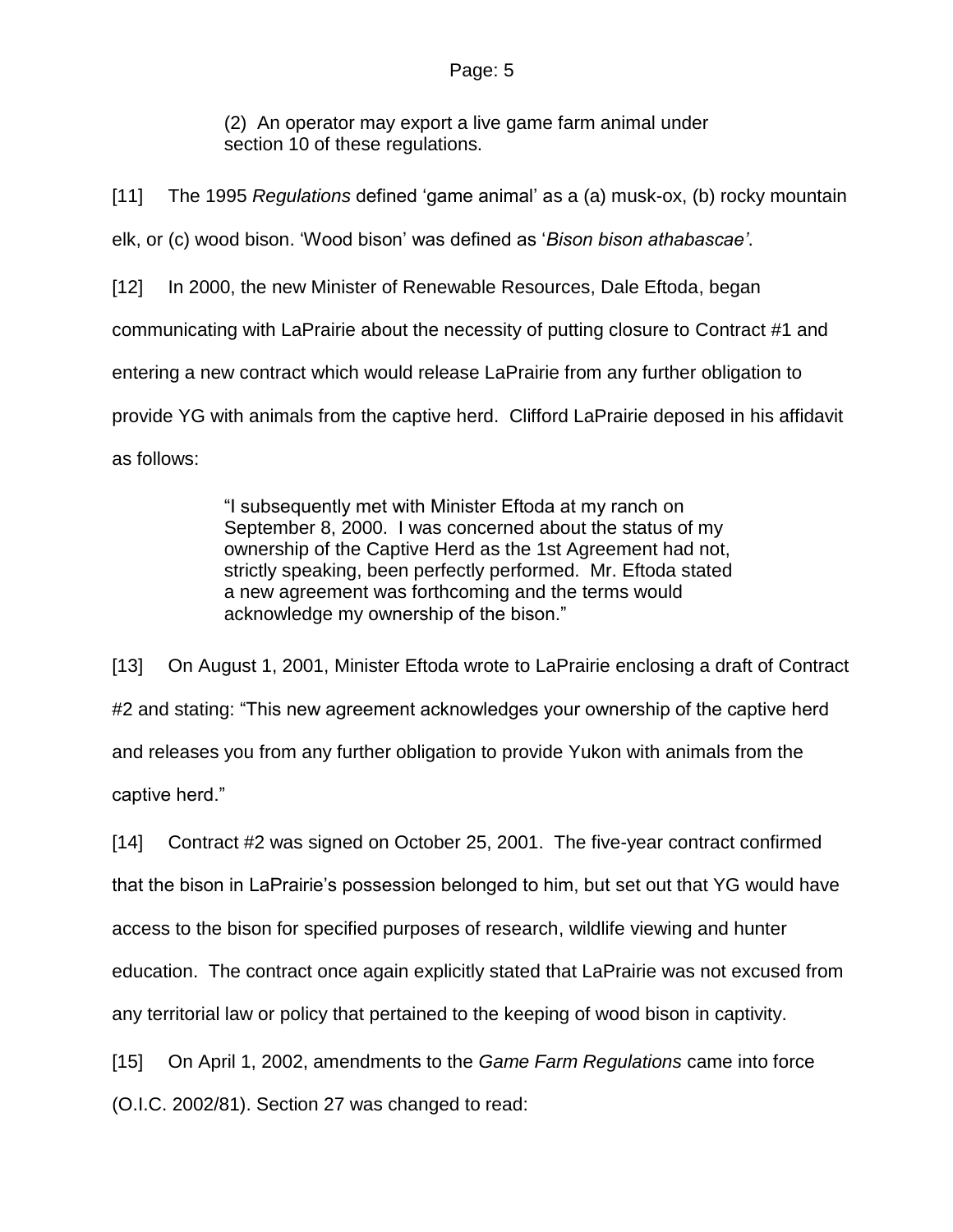"27(1) Except for shipping or transporting live game farm animals from the Yukon under the authority of a permit, an operator may sell a live game farm animal only to another operator who has a valid game farm licence."<sup>1</sup>

"Game farm animal" was defined in s. 1 as:

 $\overline{a}$ 

"…a member of a species of wildlife listed in Schedule A that is held in captivity for commercial purposes;"

[16] Schedule A included wood bison (*Bison bison athabascae)* as a species considered to be game farm animals if held in captivity for commercial purposes.

[17] The same year, LaPrairie apparently attempted to sell six bison to a purchaser in Dawson City by the name of Schmidt, who had applied to YG for a permit to raise bison.<sup>2</sup> According to Clifford LaPrairie"s examination for discovery, at p. 175, Schmidt paid him for the bison, but YG declined to issue Schmidt a "game operating licence", which I interpret to be a reference to a "game farm licence" issued under the *Game Farm Regulations*. LaPrairie further testified that he was told by David Beckman, the then-Director of the Agriculture Branch of the Department of Renewable Resources, and also a former member of the Bison Management Committee, that he could be charged for selling the bison to a purchaser who was unauthorized to receive them. LaPrairie testified that he had held the purchase monies for four years, but ultimately had to return the monies to Schmidt, who never took possession of the bison because YG would not issue him a game permit. When asked at his discovery whether this was the only time that YG

<sup>&</sup>lt;sup>1</sup> This is substantially the same as the current s. 27(1), although it was further amended by OIC 2003/198 to read "… only to another *Yukon* operator …".

<sup>&</sup>lt;sup>2</sup> According to the affidavit of Zeb Brown, para.12, as elaborated upon by Clifford LaPrairie in his examination for discovery.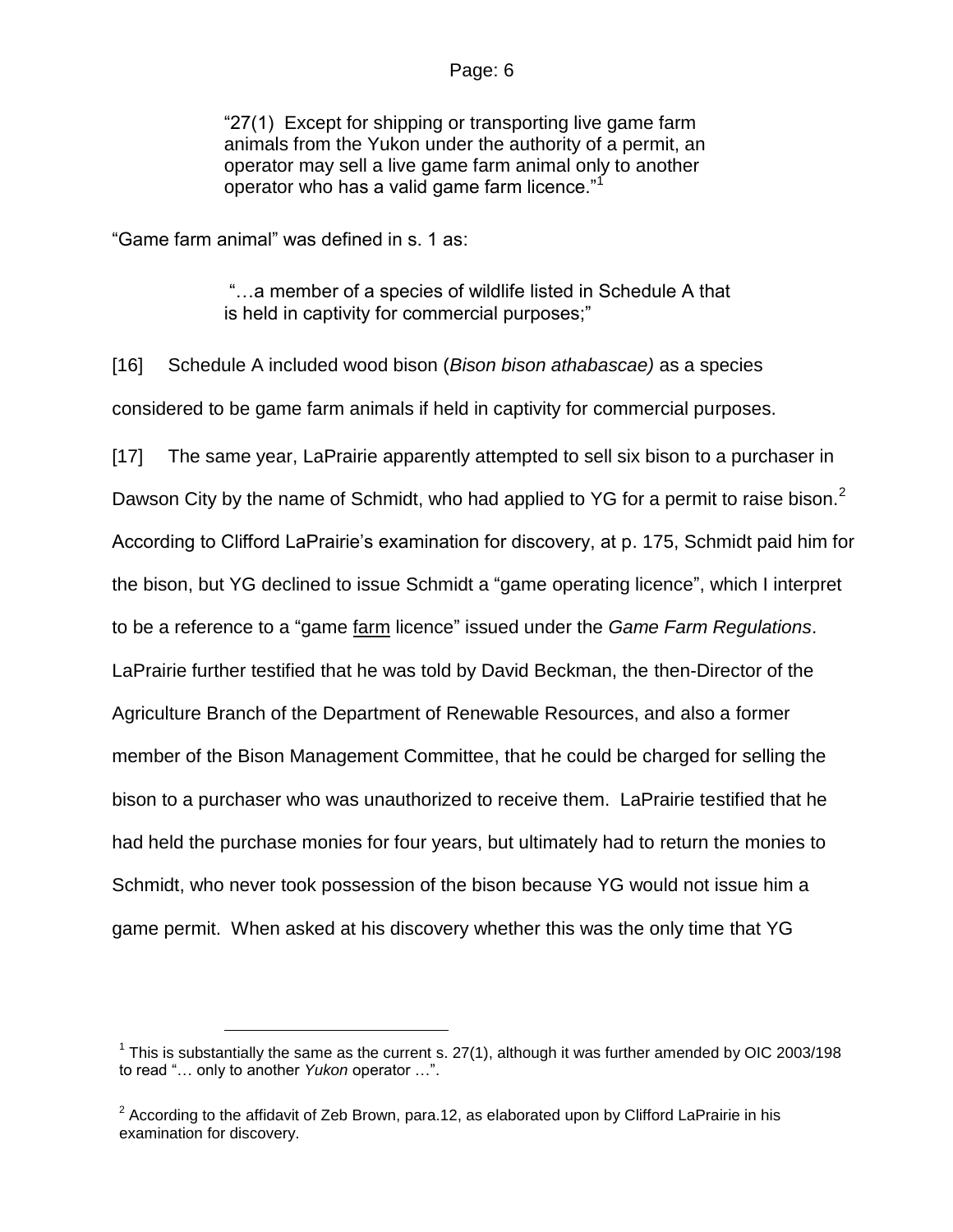officials may have indicated that he could not sell the bison, the following exchange

occurred at p. 176:

"A They always gave me great difficulty in getting permits. And wanting health testing by other provinces, and permits for other provinces that did not require permits, they always tried to insist that I get them. So they always gave me a hard time, any time I had to sell a bison.

Q And how did you feel about that?

A I was mad. They were trying to stop me from my -- running my business.

Q And did you think because you own the bison, you should not be subject to such permits and regulation?

A No, I have always went for permits. But they always went out of their way to refuse and make it hard for me to get it.

Q So, did you become familiar with the process to obtain permits?

A I was familiar with the process from day one. It"s in the regulations.

Q The legal process?

A Yes."

[18] Also in 2002, LaPrairie purchased four breeding bison bulls in Alberta, on the recommendation of Beckman, to improve the genetic diversity of the captive herd. However, when LaPrairie transported the bison back to his Yukon ranch, he failed to obtain the necessary wildlife import permits. In his affidavit, Clifford LaPrairie deposed that, because bison could be privately owned in Alberta, he did not regard them as "wildlife", and thus did not turn his mind to the need to obtain wildlife import permits.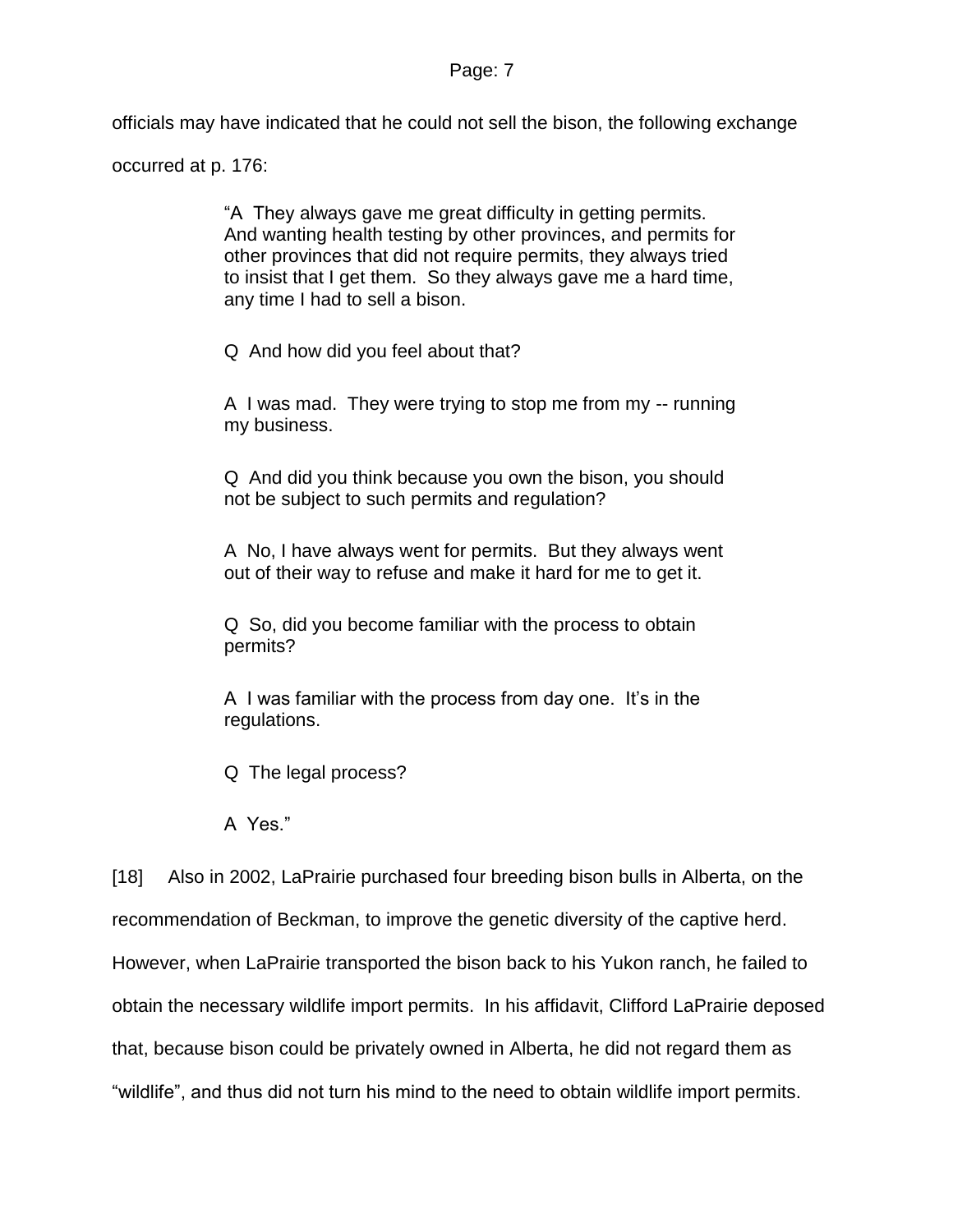Upon returning to the Yukon, LaPrairie spoke openly with a conservation officer about the

imported bison and was subsequently charged with two offences under the Yukon *Game* 

*Farm Regulations*, for importing a game animal without a veterinary examination for

disease and for importing without a wildlife permit. He was also charged under s. 6(3) of

the federal *Wild Animal and Plant Protection and Regulation of International and* 

*Interprovincial Trade Act* ("*WAPPRIITA*"), S.C. 1992, c. 52, for transporting an

endangered animal between provinces and territories without a permit.After retaining

counsel, LaPrairie pled guilty to the charge under *WAPPRIITA* and was sentenced on

April 4, 2003 to a \$1500 fine.

[19] At para. 27 of his affidavit, Clifford LaPrairie deposed that, following this conviction:

"I became worried about the legal status of my ownership, since even bison privately purchased in a jurisdiction where private ownership bison was legal and shipped to Yukon were apparently deemed wildlife in the Yukon."

[20] In his statement of claim, at para. 19, LaPrairie pled:

"The plaintiffs suspected, as a result of the above prosecution, that the Initial Representations [relating to Contract #1] and Ownership Representations [made by Minister Eftoda in relation to Contract #2] were untrue as contrary to the said representations, the *Wildlife Act,* R.S.Y. 1986, c. 178 defined bison as "wildlife" and despite having been issued a Yukon Game Farm Licence in 1995, under s. 190(1) of that *Act*, no person could own wildlife." ( my emphasis)

[21] On December 15, 2003, LaPrairie wrote to the then Minister for the Environment,

Jim Kenyon, asking for clarification on whether bison were considered wildlife. Minister

Kenyon responded on January 8, 2004 confirming that, under the Yukon *Wildlife Act*,

"wood bison are legally defined as wildlife". LaPrairie was concerned about this response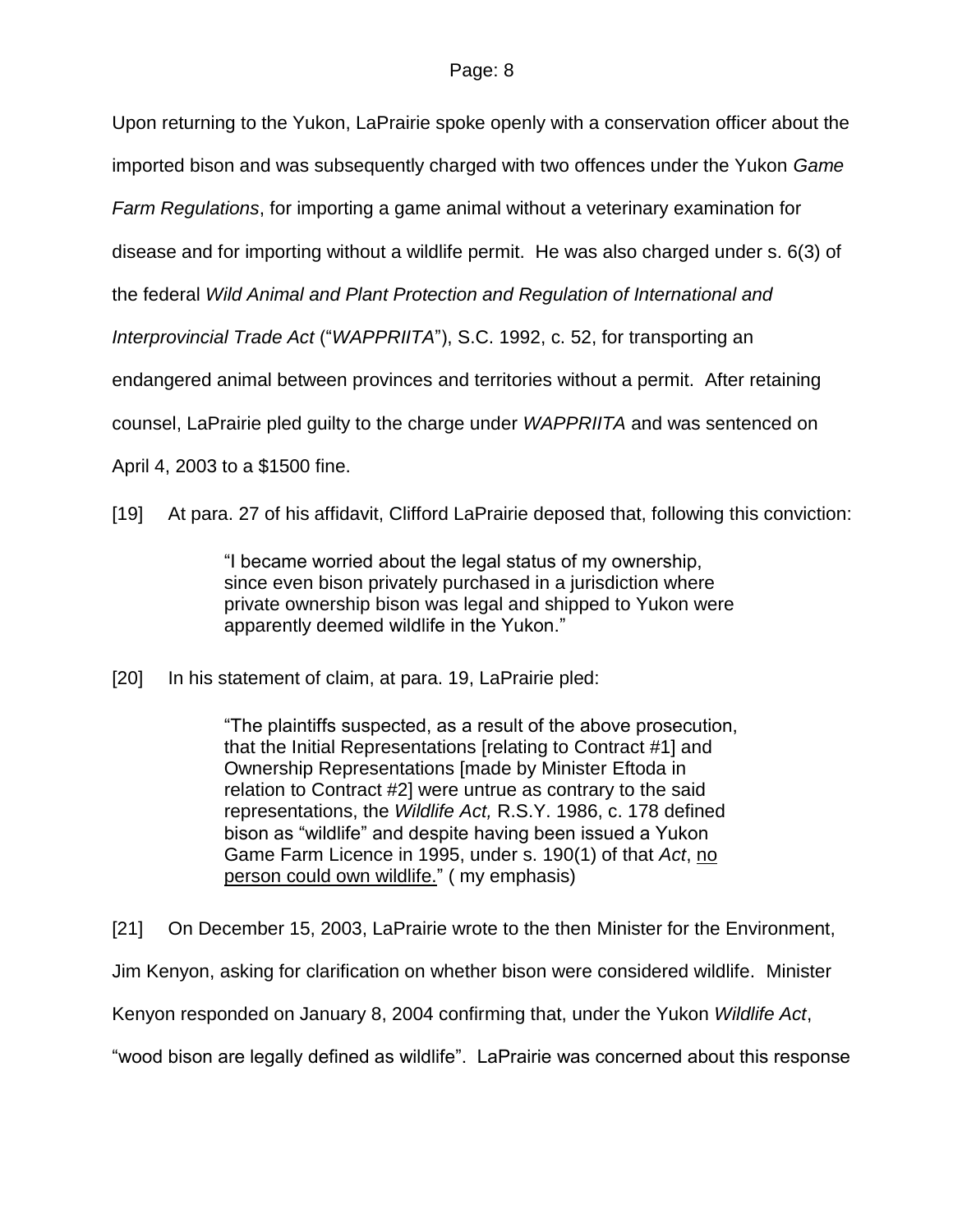because he thought it might call into question the nature of his ownership of his captive herd. At para. 29 of his affidavit he deposed: "I contemplated taking legal action."

[22] However, rather than suing YG, LaPrairie chose to contact the subsequent Minister for the Environment, Archie Lang, for further clarification. On September 17, 2004, Minister Lang again confirmed that bison were wildlife under the *Wildlife Act*, but were "also defined as game farm animals if held in captivity under a game farm licence."

[23] Confused by this response, LaPrairie sought a meeting with yet another Minister for the Environment, Peter Jenkins, which took place on November 1, 2004. At that meeting, Minister Jenkins confirmed that LaPrairie owned his bison. This assurance was followed by a letter from Minister Jenkins on January 4, 2005, in which he stated:

> "With respect to the ownership of game farm animals, the Yukon Government is currently exploring various regulatory mechanisms that could be used to provide game farmers with greater ownership certainty. In the meantime, the existing Game Farm Regulations provide the authorization for you to buy, sell and hold game farm animals within the defined parameters." (my emphasis)

[24] LaPrairie then waited four years for YG to make changes to either its policies or the relevant regulations, as Minister Jenkins had suggested would be done. Not seeing any movement in that regard, in 2009 LaPrairie once again pursued discussions with the new Minister responsible for this area. This led to a meeting with government officials on April 16, 2009, which was followed by a letter from the Deputy Minister for the Environment, Kelvin Leary, dated May 27, 2009, responding to LaPrairie"s questions regarding the nature of his ownership of the bison. In that letter, Leary stated:

> "By definition, wood bison are wildlife under the *Wildlife Act* and the normal rule is that all property in wildlife is vested in the Crown and subject to the *Wildlife Act* and Regulations made under the Act. As an approved licensed game farm you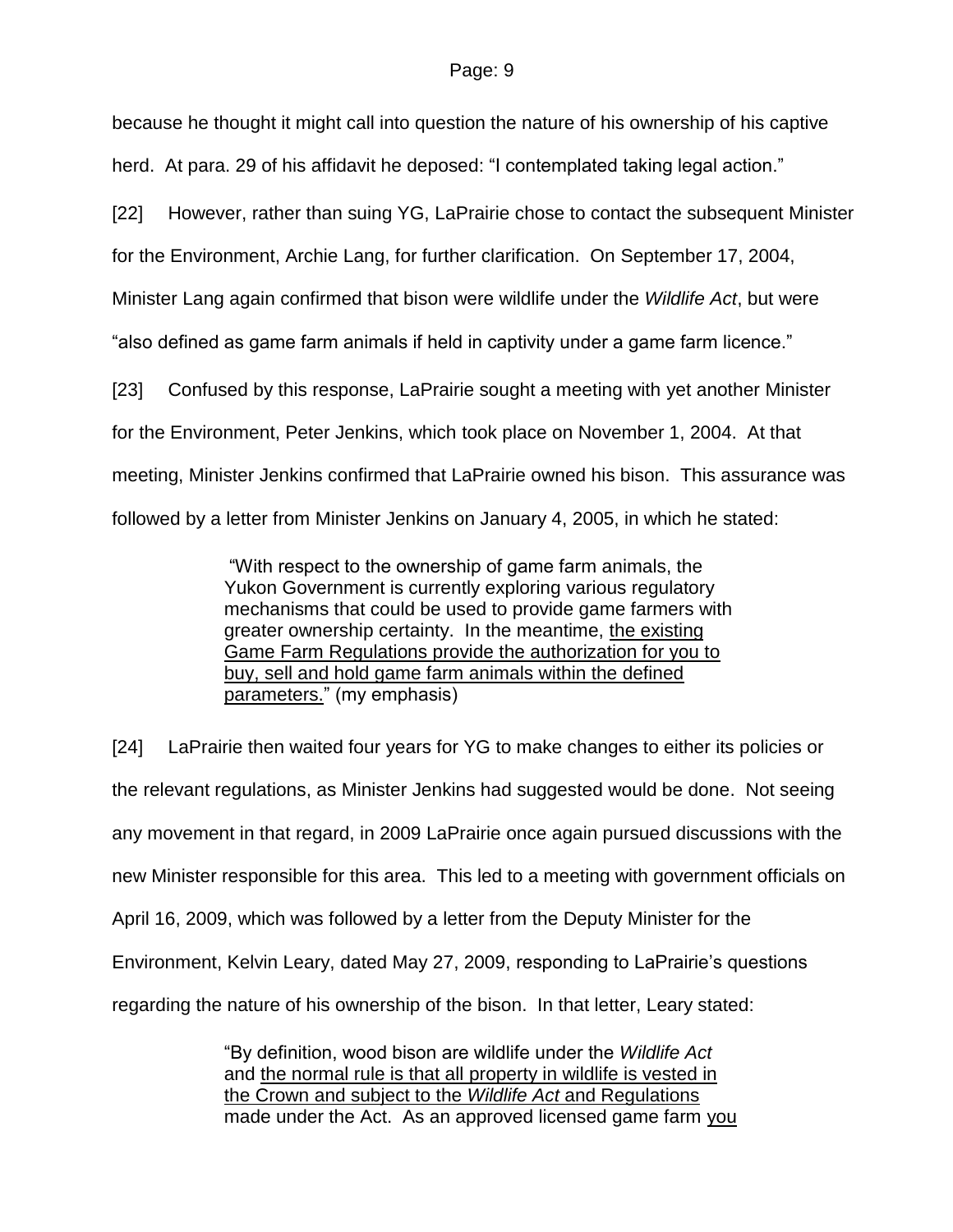have an ability to obtain and sell wood bison in accordance with the applicable legislation. Earlier this year Yukon government approved a change to the Game Farm Regulation to permit the retail sale of meat from Yukon game farm animals.

We remain satisfied that the *Wildlife Act* and Regulations recognize that as a licensed game farmer you hold exclusive property in wood bison that you have lawfully acquired and that you keep in an authorized game farm operation.

The bison you have legally acquired remain subject to regulation by government and in this respect; the bison you possess are no different from private property such as domestic livestock or house pets. I confirm no further action is contemplated by the Yukon government with respect to legislative or regulatory change to further address ownership interests in game farm animals." (my emphasis)

[25] LaPrairie was apparently not happy with this response, and he retained counsel to

communicate further with Deputy Minister Leary, which ultimately resulted in the reply

from Leary dated February 17, 2010, which I mentioned at the outset of these reasons, in

which Leary made reference to the provision in the *Wildlife Act* which states that "all

property, rights title and interest in and to wildlife are vested in the Crown."

# **ANALYSIS**

[26] Although LaPrairie has pled both negligent misstatement and negligent

misrepresentation as alternative causes of action, I am not persuaded that Canadian law

makes a distinction between the two. The leading case of *Queen v. Cognos Inc.*, [1993] 1

S.C.R. 87, sets out the five general requirements to establish the cause of action of

negligent misrepresentation:

1) there must be a duty of care based on a "special relationship"

between the representor and representee;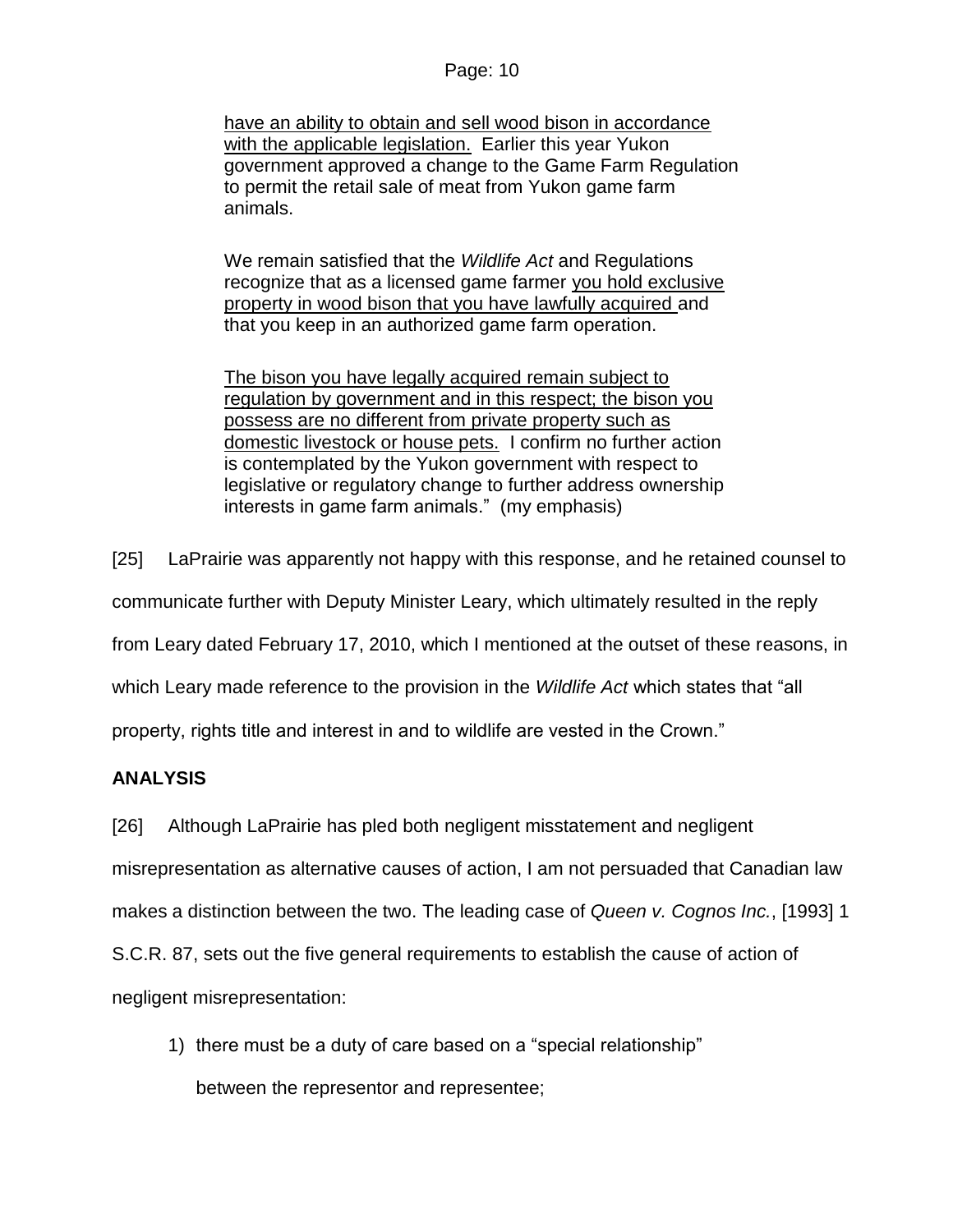- 2) the representation in question must be untrue, inaccurate, or misleading;
- 3) the representor must have acted negligently in making the representation;
- 4) the representee must have relied, in a reasonable manner, on the negligent misrepresentation; and
- 5) the reliance must have been detrimental to the representee in the sense that damages resulted.

[27] The critical issue in this application is when LaPrairie knew, or ought reasonably to have known, that YG"s representations that he owned the bison were, as he alleges, "untrue, inaccurate or misleading". Although I do not wish to stray too far into the ultimate issue of whether YG"s communications were a negligent misrepresentation, resolving this threshold question does require some consideration of what was actually said by the various Ministers, Deputy Ministers and Directors to LaPrairie.

[28] According to the submissions by LaPrairie"s counsel at this hearing, it was not until he received the last two letters I just referenced from Deputy Minister Leary in 2009 and 2010 that he realized that YG"s previous representations regarding his ownership of the bison were untrue. Accordingly, LaPrairie claims that the cause of action did not arise before this time period, and certainly not before 2009, because he did not previously know that the representations were untrue. Further, he says that he could not have been expected to have discovered the falsity of the representations with the exercise of reasonable diligence before this point in time.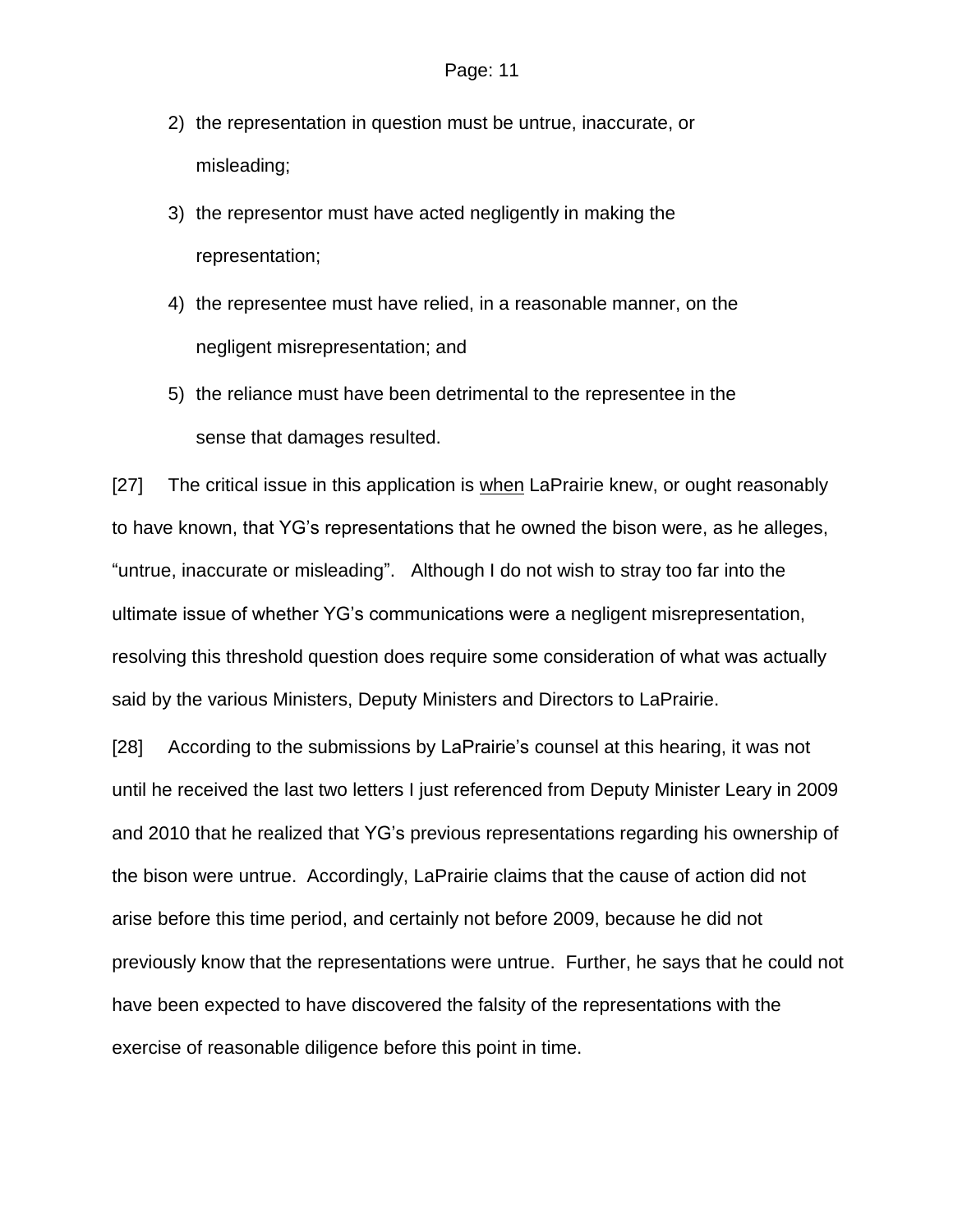[29] YG"s counsel submitted that the cause of action arose on September 8, 2000 when Minister Eftoda met with LaPrairie to discuss the formation of Contract #2. LaPrairie deposed in his affidavit that he met with the Minister at that time because he was "concerned about the status of [his] ownership" of the bison, given that Contract #1 "had not, strictly speaking, been perfectly performed." LaPrairie further deposed that Minister Eftoda assured him that a new agreement was forthcoming which would acknowledge his "ownership" of the bison. According to paras. 16 and 17 of the statement of claim, LaPrairie apparently believed in the truth of this representation and consequently continued to incur further infrastructure costs for the care and feeding of the bison.

[30] With respect, I disagree with YG's counsel in this regard. It would appear to me that LaPrairie"s response to this meeting with Minister Eftoda goes more to the fourth requirement for establishing negligent misrepresentation, i*.*e. that the representee must have relied, in a reasonable manner, on the negligent misrepresentation. Something more than the fact that these representations were made is necessary to establish when LaPrairie first knew, or ought reasonably to have known, that they, as he alleges, were untrue, inaccurate or misleading.

[31] Attempting to answer the question about when LaPrairie knew or ought to have known about the cause of action will require a probing into what exactly his expectations were regarding his ownership of the bison at a given time and whether he had a flawed understanding based on YG"s representations.

[32] On the one hand, LaPrairie apparently was always aware that his possession of the bison was expressly subject to the application of territorial legislation. Indeed, his examination for discovery transcript is replete with numerous references to his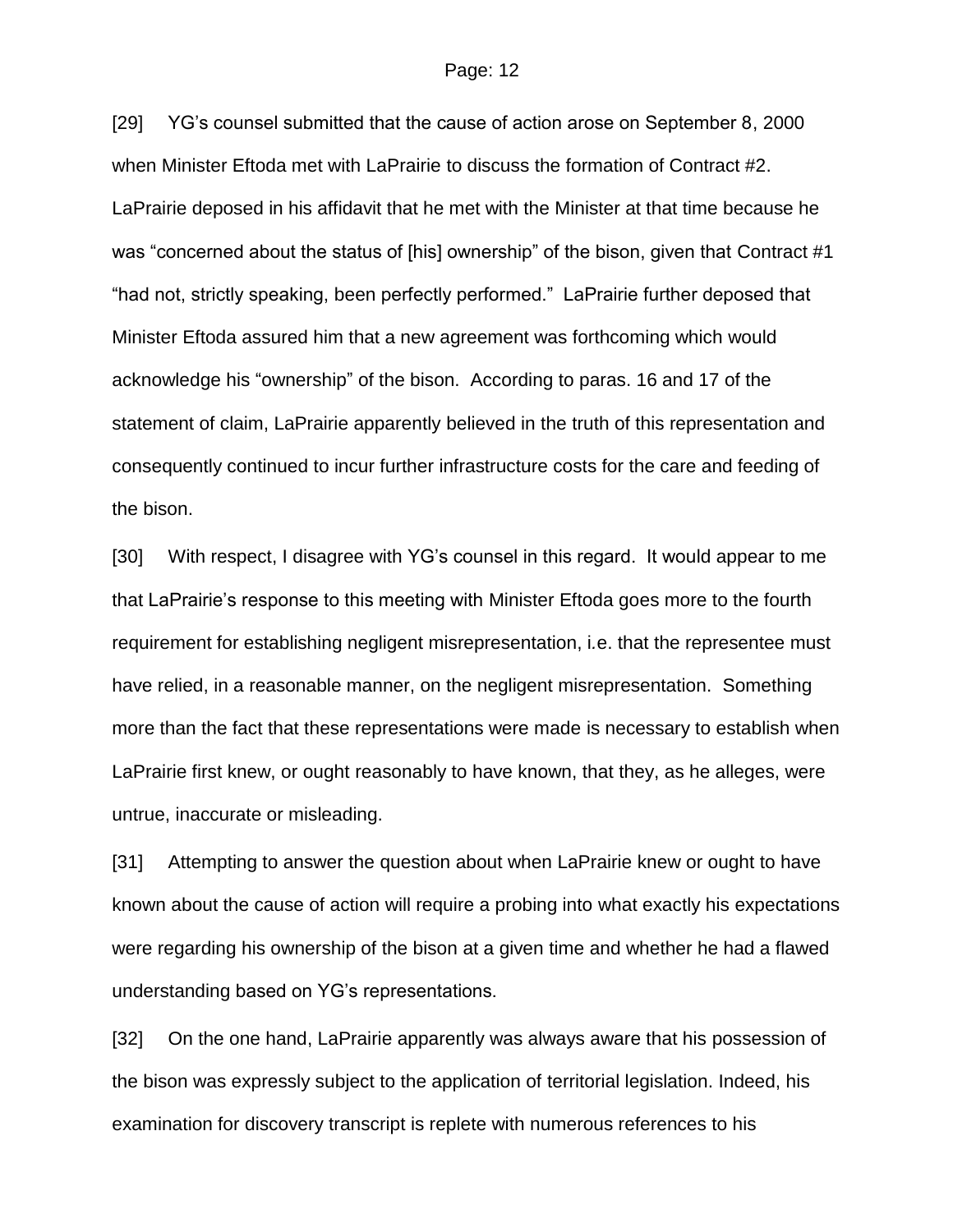knowledge of the Yukon laws, regulations and policies applicable to his ownership of the bison. At least since April 1, 1995, that legislative regime included the *Game Farm Regulations*, quoted above, which restricted the sale of wood bison within the Yukon to another operator having a valid game farm licence. Subject to an argument on the definition of "wildlife" being expanded from the 1986 *Wildlife Act* to the 2002 *Wildlife Act*, which I will address below, LaPrairie is deemed to have known that this was the law and that his ownership of the bison was subject to that law.

[33] At pp. 17 and 18 of his examination for discovery, LaPrairie gave an example of his knowledge that his ownership of the bison was subject to the application of territorial legislation. There, he stated that his ownership was analogous to owning a dog and being subject to a law requiring a dog licence. LaPrairie also effectively conceded that ownership of the bison was subject to any applicable rules and regulations.

[34] On the other hand, LaPrairie seems to have an expectation that, based on his discussions with YG and the contracts coming out of them, his ownership was entirely *unrestricted,* such that he could eventually sell the bison to any willing purchaser, without any government interference whatsoever. This is evident from the several references by LaPrairie at his examination for discovery to his attempted sale of six bison to Mr. Schmidt, in Dawson City (at pp. 30-31, 60, 175 and 178). Although LaPrairie could not recall the exact year in which this happened, it is apparent from the affidavit of Zeb Brown (at para.12), who was YG counsel responsible for the prosecution of LaPrairie in 2002-03, that this occurred in 2002. An example of the nature of LaPrairie"s expectation of ownership in this regard is found at pp. 59-61 of his discovery. After acknowledging that his ownership rights included the rights to buy and sell the bison, to import and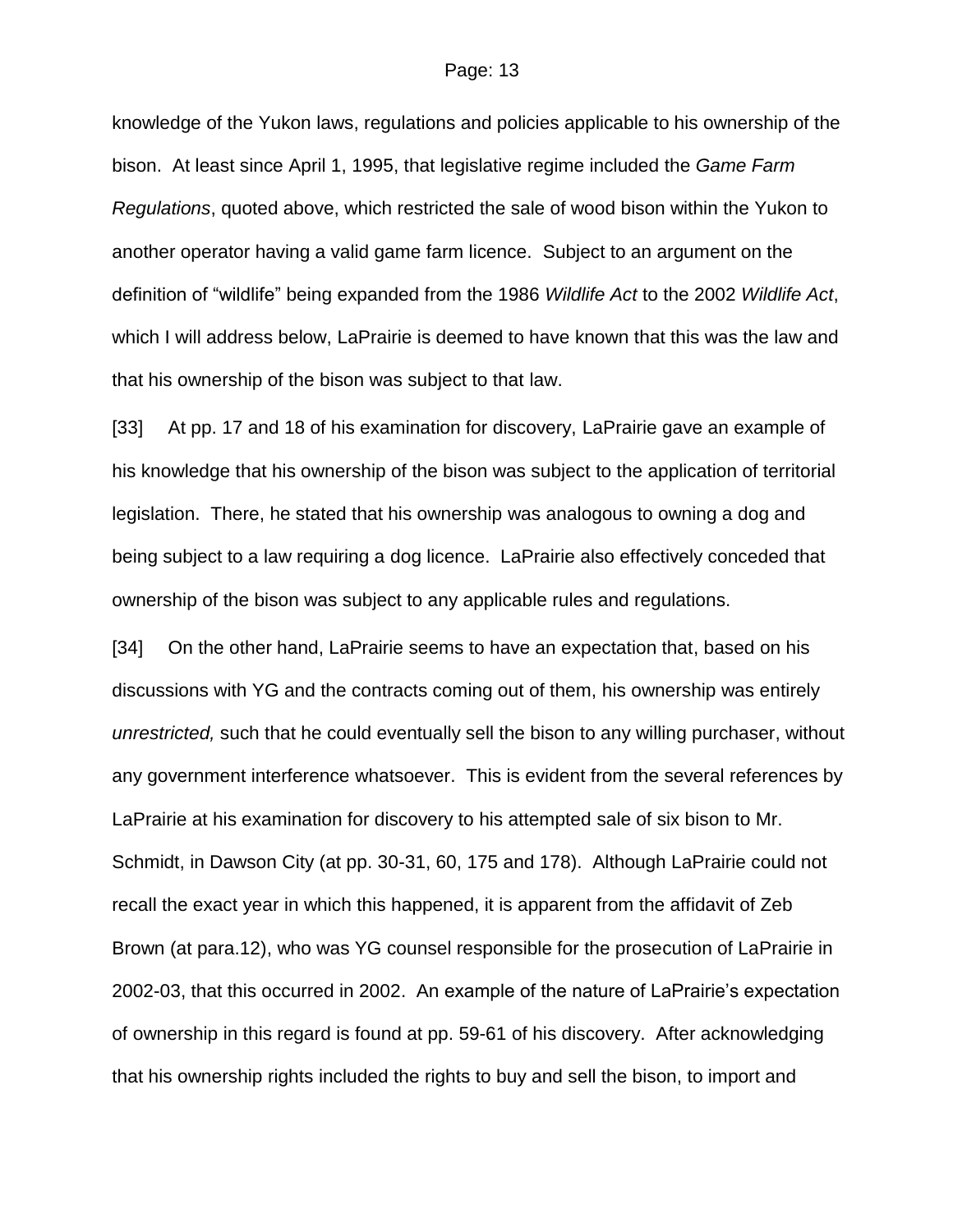export them, and to sell the meat and the hides, the following exchange occurred,

followed by a telling interjection by LaPrairie's counsel:

"Q … But they"ve [YG] allowed you to do anything and everything you want with it [the bison], subject to regulations. Is that not ownership, Cliff?

A No, it's not. I could not sell them to my customer in Dawson City. I had his money for four years and they refused to give him a permit.

MR. WEIGELT: And if I might interject here, that is certainly a fundamental problem, is the game farm licence is issued at the pleasure of the Crown every year. And it's entirely -- my read on the law, in that regard, is, it"s entirely at the pleasure of the Crown. And that is, in my view, certainly an impediment to transfer to someone else, to a third-party."

[35] The importance of this point to LaPrairie was underscored by his counsel making a

virtually identical submission at the hearing on this application. It is also evidenced by a

similar pleading at para. 25 of the statement of claim that, contrary to YG"s

representations regarding ownership:

"… The plaintiffs have never had the full benefit of ownership of the Captive Herd. The plaintiffs" possession of the Captive Herd has always been and remains at the pleasure of the Crown."

[36] If indeed LaPrairie expected that his ownership of the bison would have been *unrestricted*, in the sense that he had the right to an unregulated sale of the bison, the expectation is unreasonable. As I stated above, he always knew that his ownership was subject to Yukon legislation, which as of April 1, 1995, included the provision in s. 27(1) of the *Game Farm Regulations*, which meant that any sale of the bison in the Yukon had to be to another person holding a game farm licence. Therefore, to the extent that this provision has adversely affected the marketability of the bison, it is a restriction on the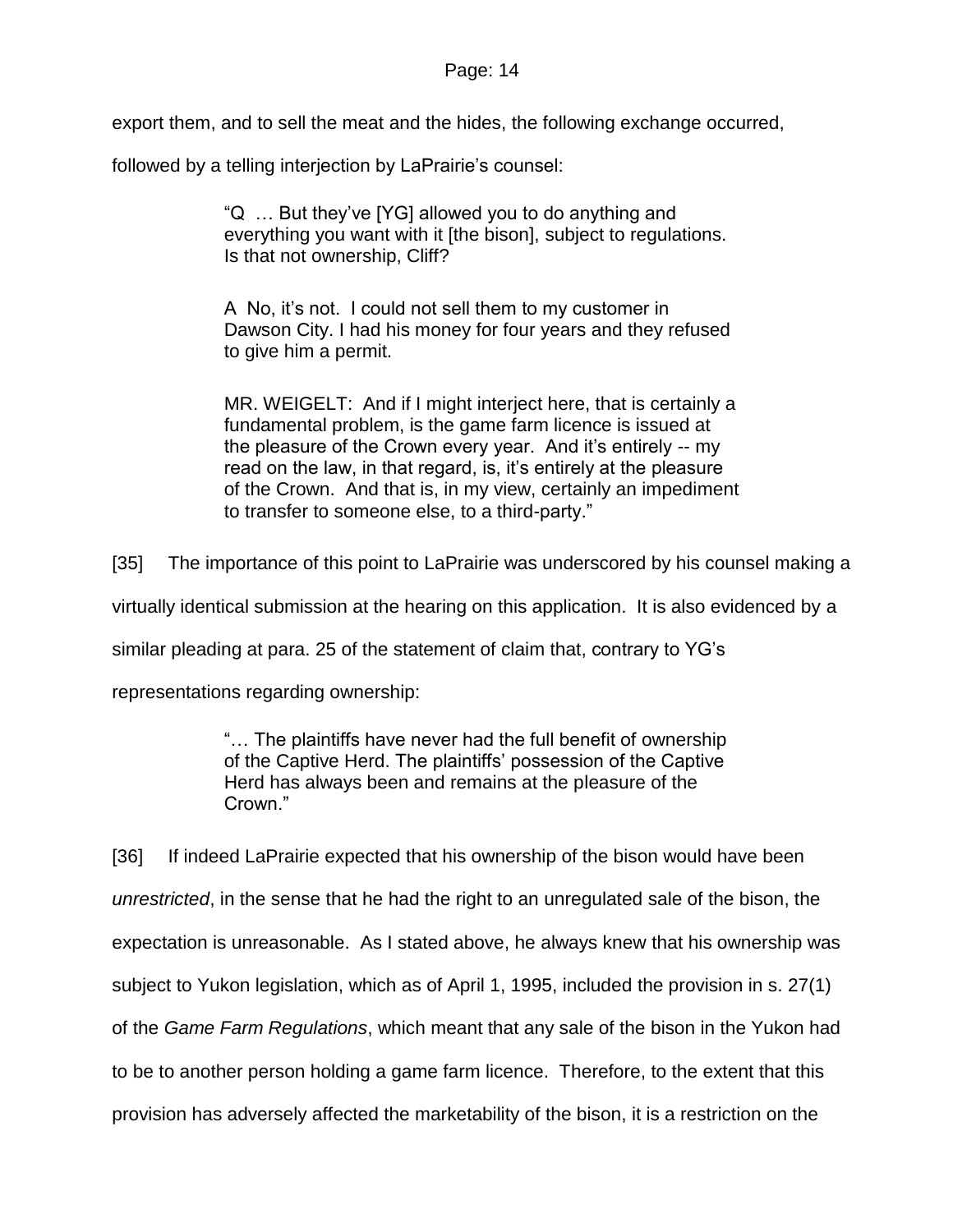nature of LaPrairie's ownership which was in place for just over 9 years prior to the effective limitation date of April 9, 2004.

[37] Leaving aside for the moment the proposition that LaPrairie is deemed to have known the law over that time period, he certainly would have realized that Yukon legislation restricted his ability to sell the bison in 2002, assuming that is the correct year in which LaPrairie attempted to sell the six bison to Schmidt in Dawson City. If I am in error about the year in that regard, I assume that the date or relative time period when that occurred is ascertainable by counsel.

[38] If indeed the attempted sale to Schmidt occurred in 2002, then LaPrairie has commenced his action more than six years after the cause of action arose, and YG should succeed on this application.

[39] However, LaPrairie also relies upon two further arguments in opposing YG's application.

[40] The first of these arguments is that the subsequent reassurances that he received from various YG Ministers and officials as to the unrestricted nature of his ownership constitutes a continuing course of tortious conduct, and that the last of these assurances signifies the beginning of the limitation clock. In particular, I understand LaPrairie to rely on the meeting with Minister Jenkins, on November 1, 2004, when Jenkins again assured LaPrairie that he owned the bison. I reject this argument for two reasons.

[41] First, LaPrairie relies upon *Seidel v. Kerr,* 2003 ABCA 267, as an example of a case where a cause of action was constituted by a series of acts or a course of conduct. However, that case is distinguishable because it involved an allegation of oppressive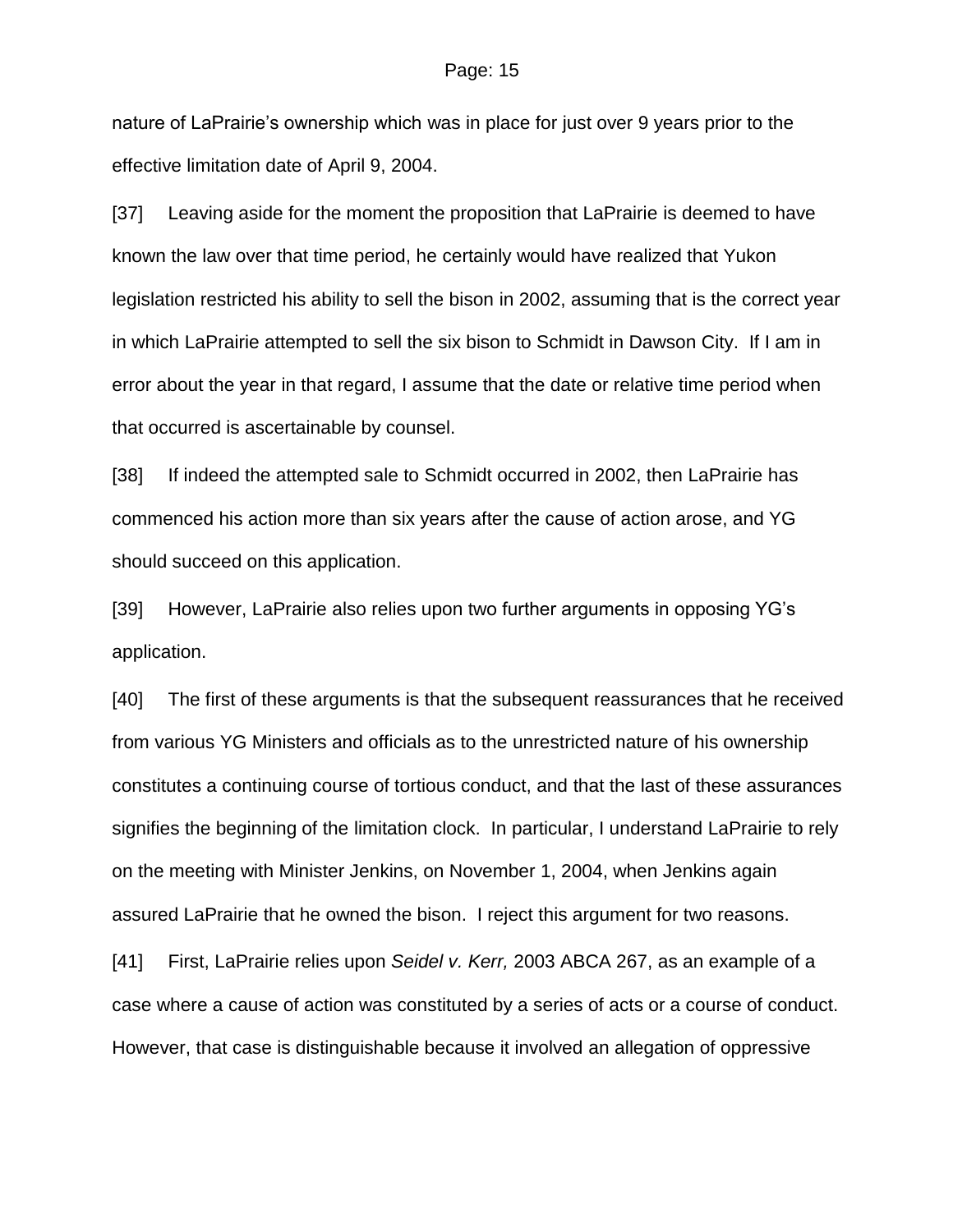conduct, which virtually by definition occurs over a course of time from a series of acts and not one indivisible act.

[42] Second, and more importantly, the information provided to LaPrairie by YG Ministers and officials subsequent to the 2002 attempted sale to Schmidt and including the information received from Minister Jenkins in November 2004, never included a representation that LaPrairie had *unrestricted* ownership of the bison, such that the legislation he knew existed did not apply to him. On the contrary:

- a) The letter from Minister Kenyon, dated January 8, 2004, expressly reminded LaPrairie that wood bison are considered "wildlife" and subject to the 2002 *Wildlife Act.* Thus, LaPrairie is deemed to have known that, pursuant to s.101(1) of that *Act*, "all property, rights, title and interest in and to wildlife are vested in the Crown", and subject to the *Wildlife Act* and associated regulations;
- b) The follow-up letter from Minister Jenkins dated January 4, 2005 expressly stated:

"… The existing Game Farm Regulations provide the authorization for you to buy, sell and hold game farm animals within the defined parameters." (my emphasis);

I interpret "defined parameters" as a reference to provisions such as s. 27(1) of the *Game Farm Regulations*, which restrict the sale of live game farm animals to operators holding a valid game farm licence; and

c) The letter from Deputy Minister Leary of May 27, 2009, which

comprehensively described the nature of LaPrairie"s ownership of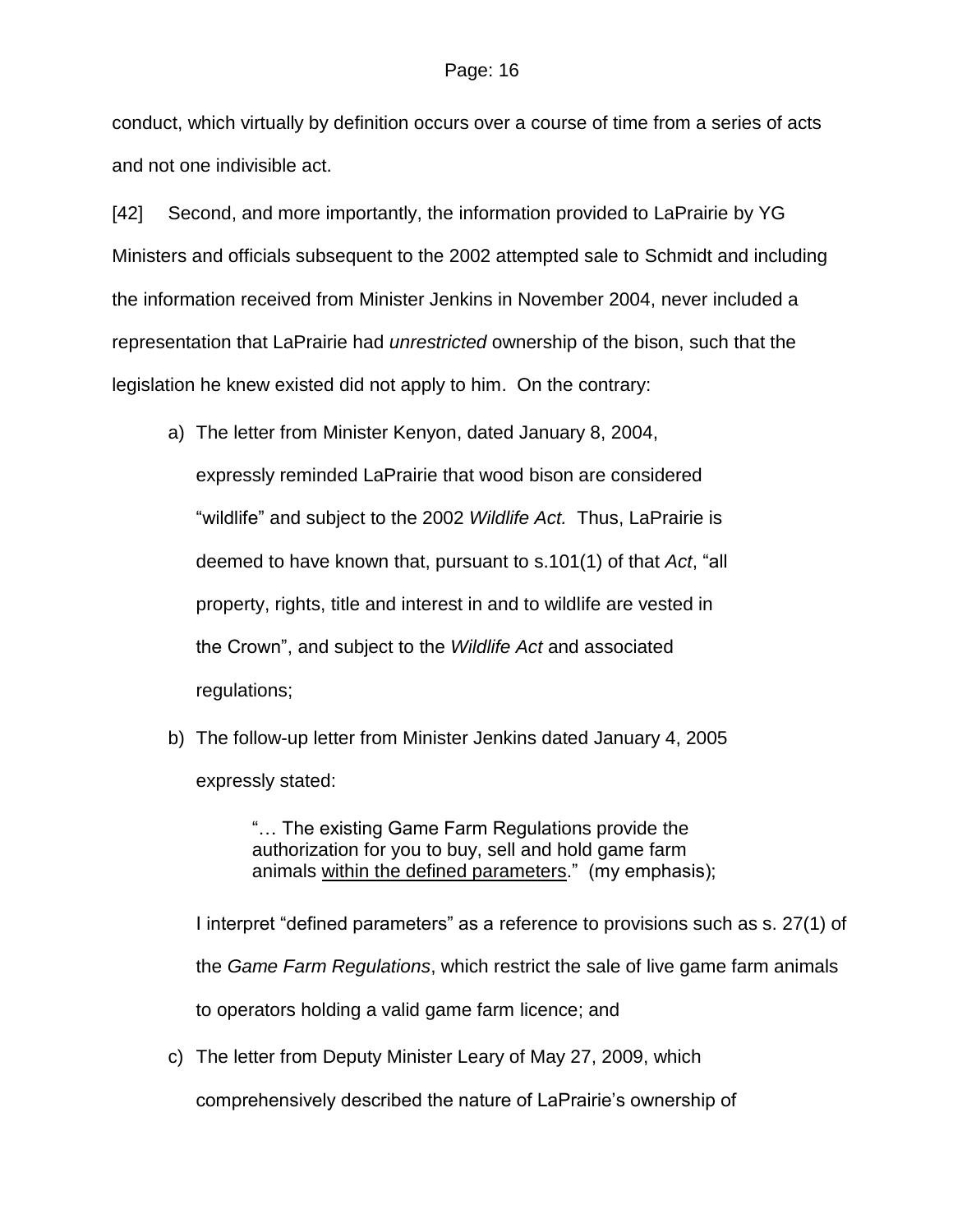the bison as being "subject to" underlying Crown ownership, and the *Wildlife Act* and Regulations.

[43] Counsel for LaPrairie also argued that YG's representations were misleading because they suggested that they had led LaPrairie to believe that bison were not "wildlife" and therefore not caught by of s. 101(2) of the 2002 *Wildlife Act* (and s. 190(1) of the 1986 *Act*). Therefore, LaPrairie was negligently led to believe that his rights were not limited by the *Act* and its associated regulations; i.e. while "no person could own wildlife", a person could own bison.

[44] Under the 1986 *Wildlife* Act, "wildlife" was defined as "a vertebrate animal of any species or type that is wild by nature in the Yukon…", and it is arguable that, because the wood bison were first released into the wild in the Yukon in 1988, they should be considered a "transplanted species" and not "wild by nature in the Yukon". YG"s counsel countered that wood bison could have been considered as wild by nature in the Yukon because they previously existed as a species in this Territory for thousands of years, and have only been absent for a much shorter period of time prior to their reintroduction in 1986. 3 Counsel also relied on *R. v. Alsager*, 2011 SKPC 184, for the proposition that the phrase "wild by nature" modifies the word "species", rather than the particular animals at issue.

[45] In my view this issue became moot with the amended definition of "wildlife" in the 2002 *Wildlife Act,* which came into force January 1, 2003, and states :

> "… a vertebrate animal of any species or type that is wild by nature, and includes wildlife in captivity…"

 $\overline{a}$ 

 $3$  With respect, there is little or no evidence of this assertion in the material before me.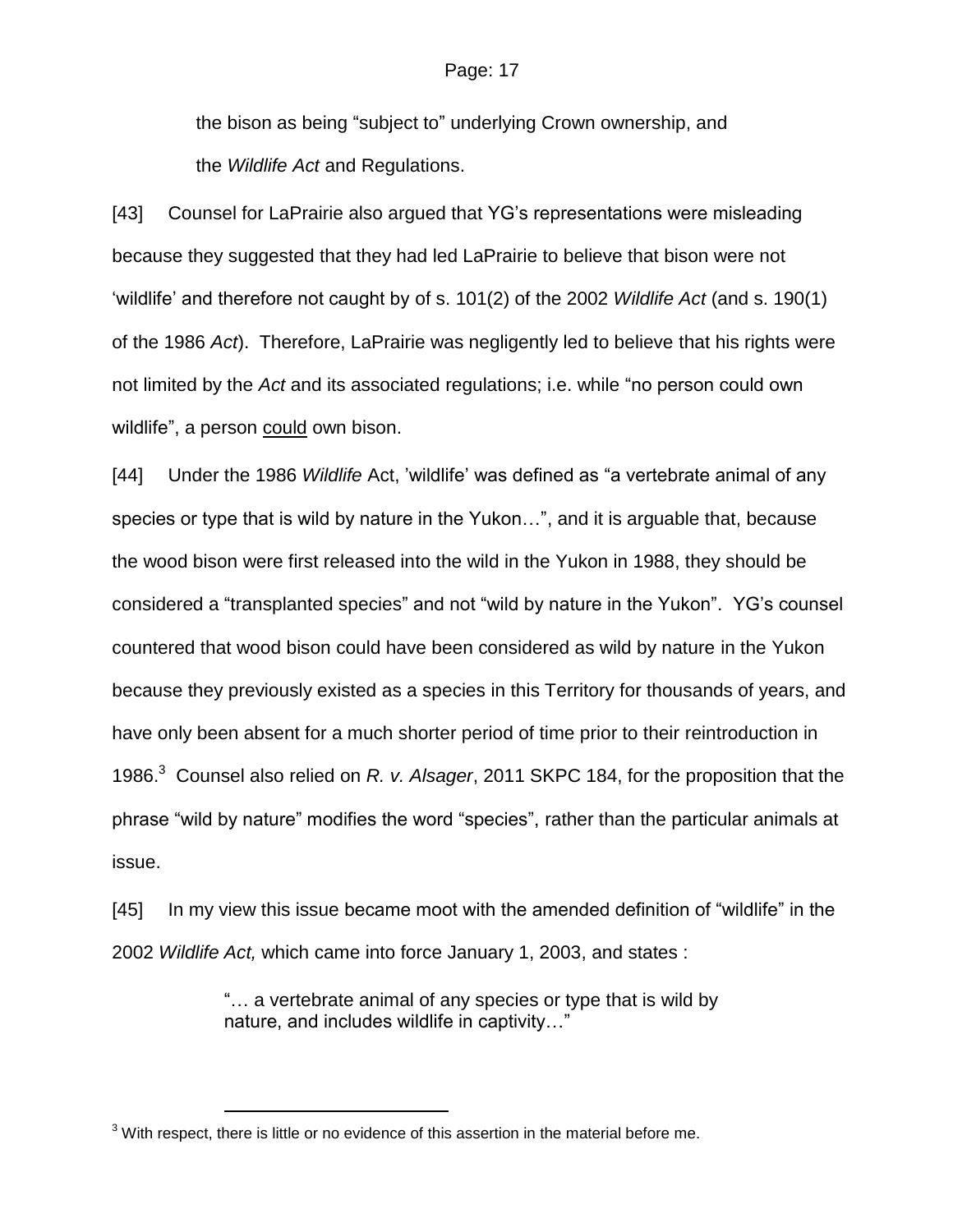In other words, under the 2002 *Act,* any species that is wild by nature, regardless of its location or origin, would be considered wildlife. At para. 27 of his outline, LaPrairie's counsel acknowledged that this expanded definition of wildlife would include wood bison. Thus, as of the effective date of the 2002 *Wildlife Act*, January 1, 2003, LaPrairie"s wood bison were clearly considered to be wildlife and therefore, even on his own argument, he knew or ought to have known that they were subject to the Yukon"s legislative regime with respect to wildlife. Further, that regime includes the *Game Farm Regulations*, which LaPrairie now seems to say improperly restrict the nature of his ownership of the animals.

[46] Even if LaPrairie had any doubts in that regard, they should have been resolved by Minister Kenyon"s letter of January 8, 2004, which expressly confirmed that bison are wildlife under the 2002 *Act*. In other words, LaPrairie either knew or ought reasonably to have known that his ownership of the bison was not *unrestricted* from that time forward, and this was prior to the effective limitation date of April 9, 2004.

[47] The final argument by LaPrairie in opposition to YG"s application is that the various ownership representations by YG officials constitute a form of "officially induced error". The problem with the argument is that it attempts to use the doctrine of "officially induced error" as a *sword* within a civil context, when Canadian courts have exclusively applied the doctrine as a *shield*, i.e. a defence, in the context of criminal or regulatory offences.

[48] The sole case relied upon by LaPrairie"s counsel in this regard is *R. v. Jorgensen*, [1995] 4 S.C.R. 55, which was a criminal law case involving charges of selling obscene material without lawful justification or excuse. On the eventual appeal to the Supreme Court of Canada, the majority declined to consider the issue of officially induced error of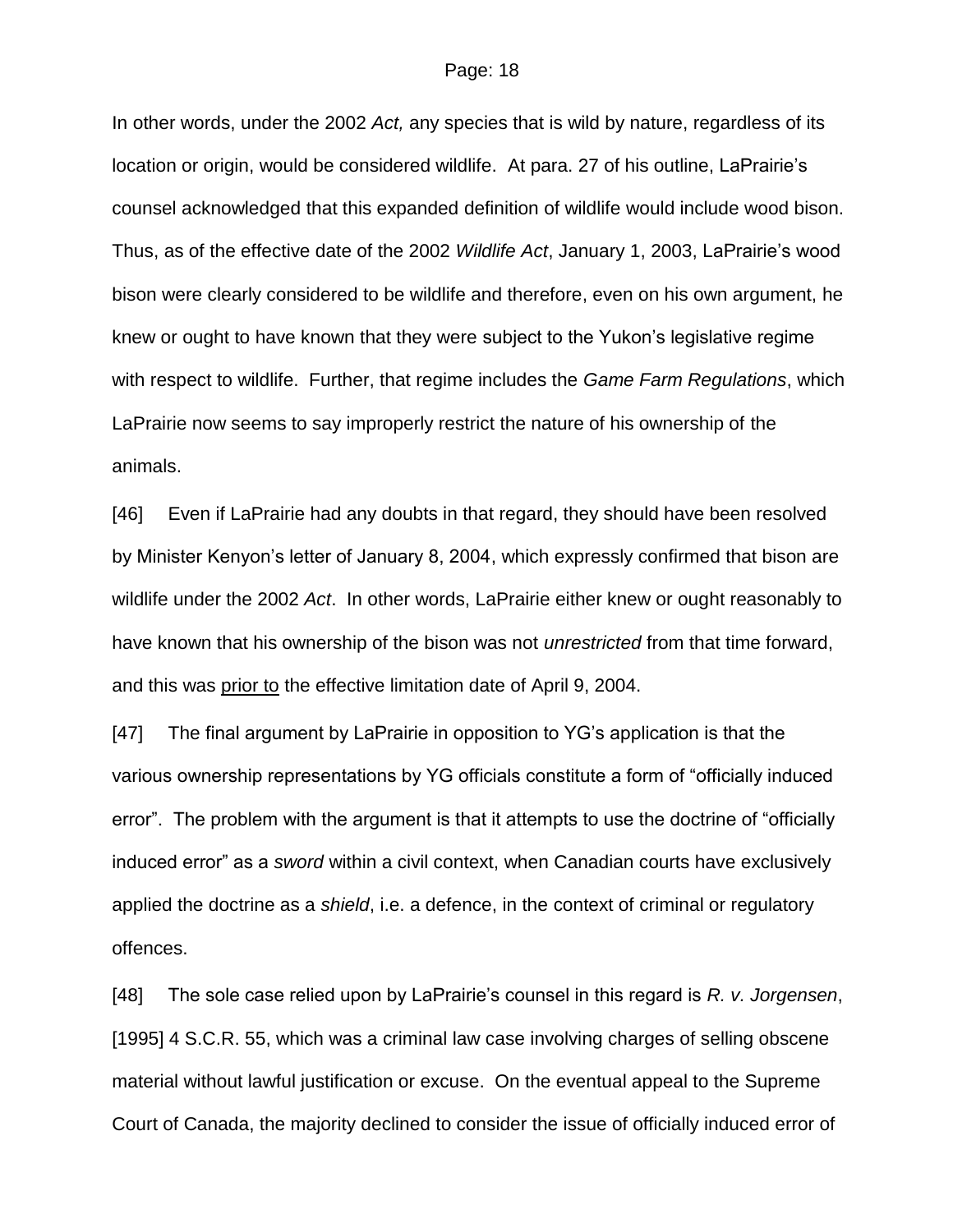law because it was not raised in the courts below or on the appeal to that court. Speaking for himself, Lamer C.J. stated that officially induced error of law is an exception to the rule, codified in s. 19 of the *Criminal Code*, that ignorance of the law is no excuse, and can only be raised after the Crown has proven all the elements of the alleged offence. He further held that the doctrine is distinct from the defence of due diligence and is applicable to regulatory as well as criminal offences. Finally, while a successful application of the doctrine will lead to a judicial stay of proceedings, an argument on officially induced error will only be successful "in the clearest cases".

[49] In *Levis (City) v. Tetrault*, 2006 SCC 12, the Supreme Court of Canada dealt with a case involving respondents charged with operating a motor vehicle without having paid either the required registration fees or the fees to renew a driver"s licence, and one of the defences raised was officially induced error. At para. 20, Lebel J., for a unanimous court, acknowledged that the Supreme Court had not yet clearly accepted the defence of officially induced error, although several other Canadian courts had done so. At para. 22, he underscored that the Court "has firmly and consistently applied the principle that ignorance of the law is no defence", but recognized the need for flexibility in the criminal law context as follows:

> "…[T]he inflexibility of this rule is cause for concern were the error of law of the accused arises out of an error of an unauthorized representative of the state and the state then demands, through other officials, that the criminal law be applied strictly to punish the conduct of the accused. In such a case, regardless of whether it involves strict liability or absolute liability offences, the fundamental fairness of the criminal process would appear to be compromised…."

Lebel J. then went on to apply the principles of the defence earlier enunciated by Lamer J. in *R. v. Jorgensen*, which I just cited*.*